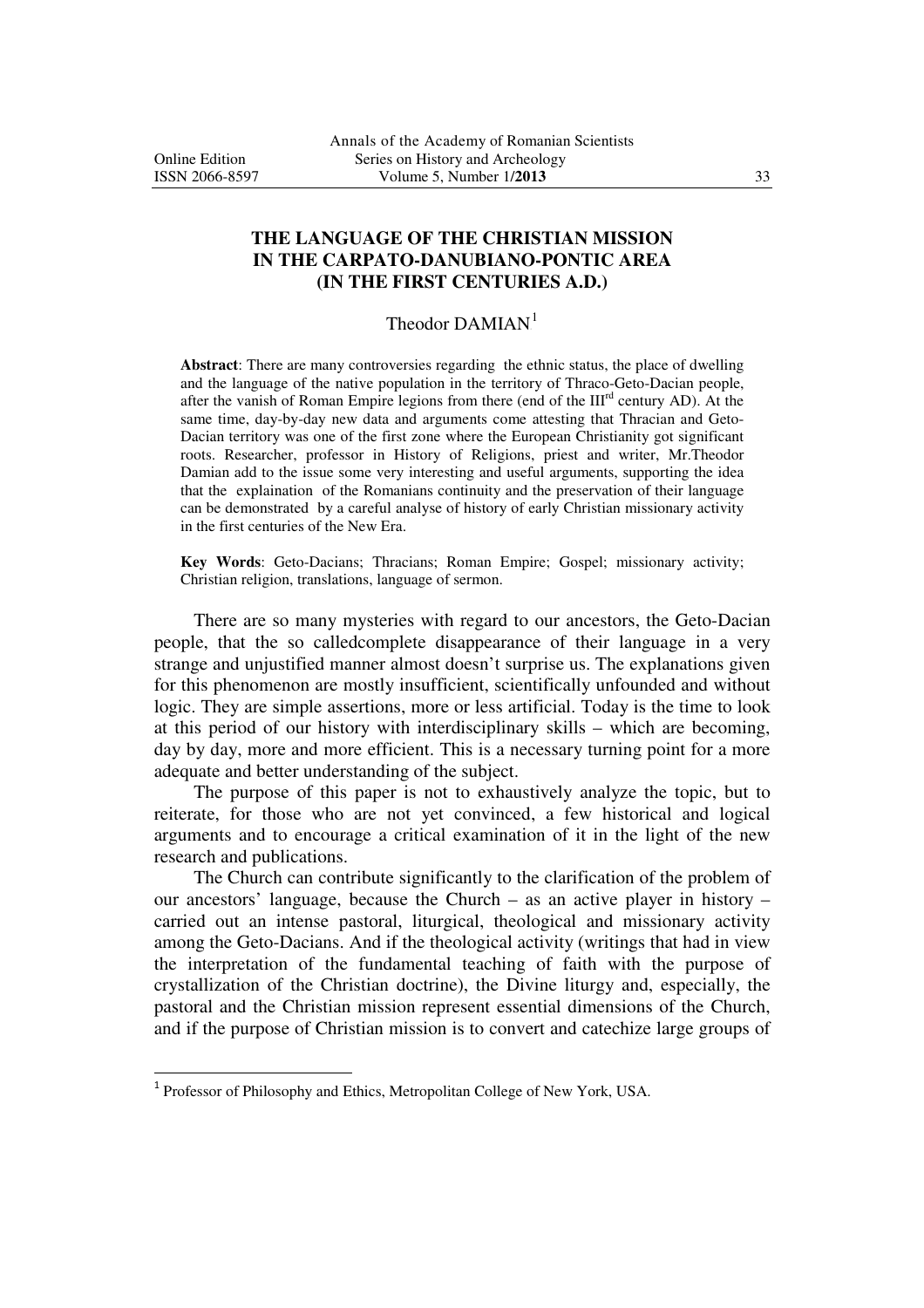people, these actions had to be carried out in the language of these people and not in a language they did not understand.

 It is true that many of the Church Fathers were educated people who were fluent in several languages, especially in Greek and Latin. They wrote books in those languages, even if they did not represent the language of the local people. However, in such situations it is obvious that the Liturgy, the sermon and the mission could not been done but in the local idiom, spoken and understood by the respective local community, because we talk here about "mission" as a perseverant and systematic effort to efficiently spread the Christian ideas in the midst of a community.

 Let's look at the example of Saint Basil the Great, Saint Cyril of Alexandria, or Cyril of Jerusalem. They wrote, in Greek, books of complicated and profound theology that are difficult to understand even for the educated and sophisticated mind of the modern reader. But when they were talking to the people in the parishes where they were preaching, doing their catechetical instruction and missionary work, they must have done it in the local language of the respective countries, such as Egypt or Palestine, or other countries in Asia Minor. Were there Greek speakers in Jerusalem in the time of Saint Cyril's mission? Of course. Nevertheless, what is absolutely sure, his listeners were speaking not Greek, but the local idiom. Were there people in Egypt fluent in Greek at the time when Saint Cyril was preaching in Alexandria? Of course, but the broad masses of people were speaking and understanding only the local language. (The Coptic language still in use in Egypt today in the Orthodox religious service and in the daily life of the Coptic Christians is a proof in this sense).

 Besides the logical arguments there is also historical evidence regarding the preaching the Christian Gospel in the languages of the local communities. In one of his studies about the Thracian version of the Gospel, Bruce Metzger underlines that Saint Irenaeus of Lugdunum spoke and preached in the local Celtic language, just like Blessed Augustine in Hyppo preached in Punic, the local idiom.<sup>2</sup>

 In 359 A.D. Saint John Chrysostom uttered a sermon to the Goths settled in Constantinople with the help of a translator. In that sermon he made a special mention regarding the use of local languages for the purpose of spreading the Christian faith:

"Where are, now, Plato, Pythagoras and all the other philosophers of Athens?! Just look! Where are the fishermen's teachings and the teachings of the tentmakers?! They are not only in Judea, they are shining firmly, stronger than the sun, in barbarian languages also, as you did hear today! Scythians and Thracians, Sarmatians, Moors and Indians and even those living at the end of the world,

-

<sup>2</sup>Bruce M. Metzger, *New Testament Studies: Philological, Versional and Patristic,* Leiden, E.J. Brill, 1980, p. 165.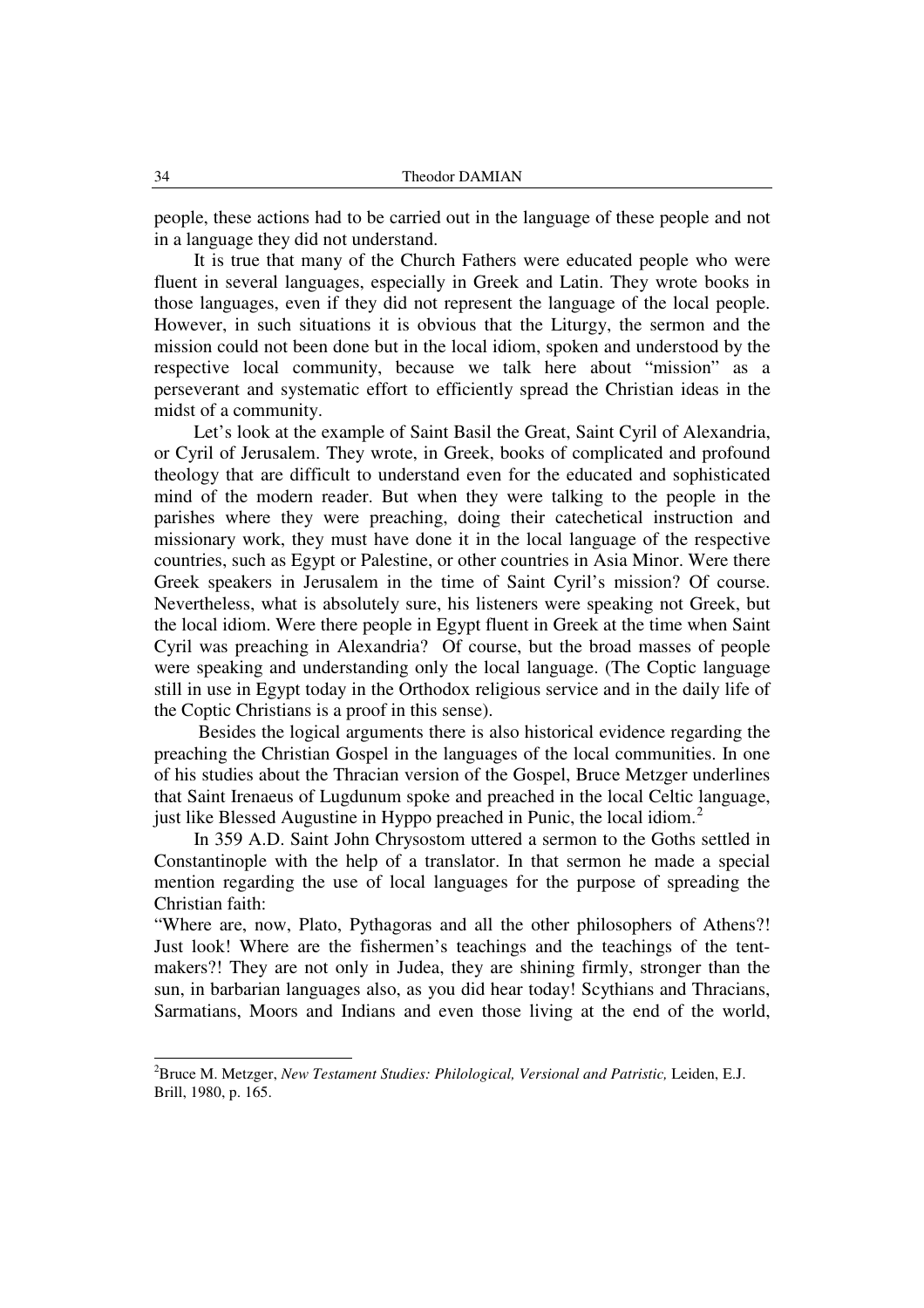philosophise about the things mentioned here having them translated each in their mother tongue." $\frac{3}{3}$ 

E.Lozovan, in *Dacia Sacra,* attests to the fact that the Bessi, a prominent Thracian tribe, uttered Christian prayers in their own language.<sup>4</sup>

If the Gospel was translated and preached in their language to some smaller ethnic groups than the Tracian and Geto-Dacian peoples (such as the Nubians, Sogdians, Georgians, <sup>5</sup>etc.), we may assume that a nation like the Thracians, "the biggest in the world after that of the Indians" (according to Herodotus), strong and civilized (Thracia was "the mother country of poetry, music and religion"<sup>6</sup>), became a priority target of the Christian missionaries.

At the start of  $IV<sup>th</sup>$ century AD the native population of Thracia was not Romanized<sup>7</sup> - says Bruce Metzger -, and Christianity advanced there in a remarkable manner, a fact specified by Heliodorus in a letter to Blessed Jerome who was at the time in Palestine.<sup>8</sup>

 Although Morton Smith, a historian from Columbia University, advocates that in the  $VI<sup>th</sup>$  century AD the Gospels were already translated into the Thracian language,  $\frac{9}{5}$  we consider that if for other, less known nations they were translated earlier, in the Thracian language, most probably, they were translated *at least three centuries earlier,* at the time when the first bishop of Tomis, Evangelicus, is mentioned (i.e. at the end of third century  $AD<sup>10</sup>$ ), if not even earlier! On the other hand, if we trust the information that in the VI<sup>st</sup> century AD the four Gospels were already translated in Thracian, but that - unlike in other idioms where the Gospels were the first written literature $11$  - in the Thracian language, like in Latin, there were written manuscripts before this time, we don't see any reason why the Gospel translation had to wait until the  $VI<sup>th</sup>$  century.

 If the Thracian language is positioned beside Latin by Morton Smith, we consider in the same context that it may stay besides the Greek language as well. And if the Gospels were translated at the dawn of Christianity into these two, there is no reason for them not to be translated at the same time into Thracian. Also, if the translation of the Gospels generated a literary prospering of a

j

<sup>3</sup> *Ibidem,* pp. 159-160 (see Migne *PG,* 63, 499-501).

<sup>4</sup>E. Lozovan, "Dacia Sacra", in *History of Religions,* vol. 7, Nr. 3, February 1968, University of Chicago Press, Chicago, Ill., p. 237.

<sup>5</sup>Bruce Metzger, *op. cit.,* p. 150 (note 4).

<sup>6</sup> *Ibidem,* p. 153.

<sup>7</sup> *Ibidem,* p. 156.

<sup>8</sup> *Ibidem,* p. 158.

<sup>9</sup>Morton Smith, *The Columbia History of the World,* Ed. by John A. Garraty and Peter Gay, New York, 1972, p. 247 (see Bruce Metzger, *op. cit.,* p. 150).

<sup>10</sup>Bruce Metzger, *op. cit.,* p. 156.

<sup>11</sup>Morton Smith, *op. cit.,* p. 156.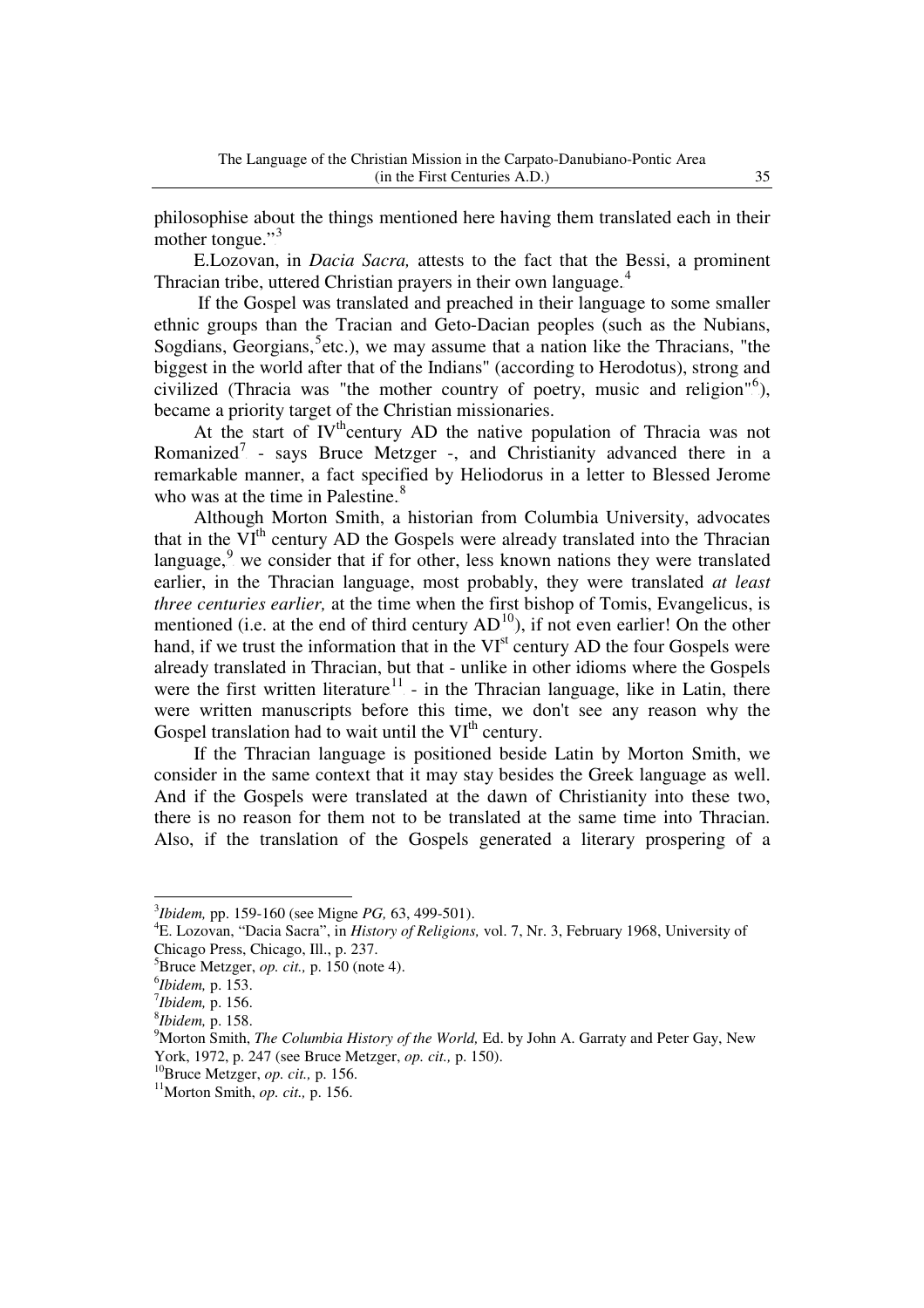Christian nature, as Morton Smith writes, $12$  and if we take for granted the hypothesis that the Gospels were translated into Thracian in the VI<sup>th</sup>century, how could the Tracian language disappear in the same century, as W.Tomaschek, P.P.Hasdeu and, later, I.I. Russu<sup>13</sup> asserted, just at the same time when a full Christian literature was flourishing?!

 Although too shy, Lozovan's conclusion that on the shores of Danube the Christian Church was neither of Latin style, nor Greek, and that the Christian doctrine was spread and practiced in local languages $<sup>14</sup>$ , comes strongly to support</sup> the idea that the translation of the Gospels and of other Christian texts were done in Thracian even from the dawn of Christianity. It also supports the idea that the Thracian language did not disappear in the  $VI<sup>th</sup>$  century AD, but - on the contrary due to the impulse given by the new Christian writings, lasted for a long time after it.

 With this idea in mind, one must not forget the intrinsic psychological character of the Christian mission. The mission addresses the mind and the heart. The mind, for an understanding at an intellectual level -as much as this is possible - of the content of the evangelical preaching; the heart for the engagement of feeling in view of the application of the Christian teaching to the daily life. The emotional dimension is absolutely essential in this kind of context, as every religion targets the living, the creation of a *modus vivendi*; if not, it is reduced to a mere philosophy or to an ordinary system of thinking. This is valid especially for the Christian religion, because it is centered on and springs from the two kinds of love: for God and for the neighbour.

Holding in mind these considerations it is understandable why the evangelical mission must be done in the local tongue of people, even if - at another level - it was done also in a superposed language, a borrowed one, like the language imposed through cultural or military colonization. It is said that it does not matter what country you are in, no matter how many languages you speak, even when special circumstances determine you to speak currently in your daily life in a different language than your own (as in the case of immigration), when you pray, you pray in your mother tongue. Exceptions from the rule can be found, of course. The important fact is that religion targets the mind and the heart of the human being, and that the full and profound access to them is possible not through a foreign language, an imposed one, sometime even hated by natives, but through the mother tongue. It is known that the free Dacians (outside the borders of the Roman Empire) unceasingly attacked the Romans and that the Dacians from the

-

<sup>12</sup>*Ibidem.*

<sup>13</sup>E. Lozovan, *op. cit.,* p. 237.

<sup>14</sup>*Ibidem,* pp. 242-243.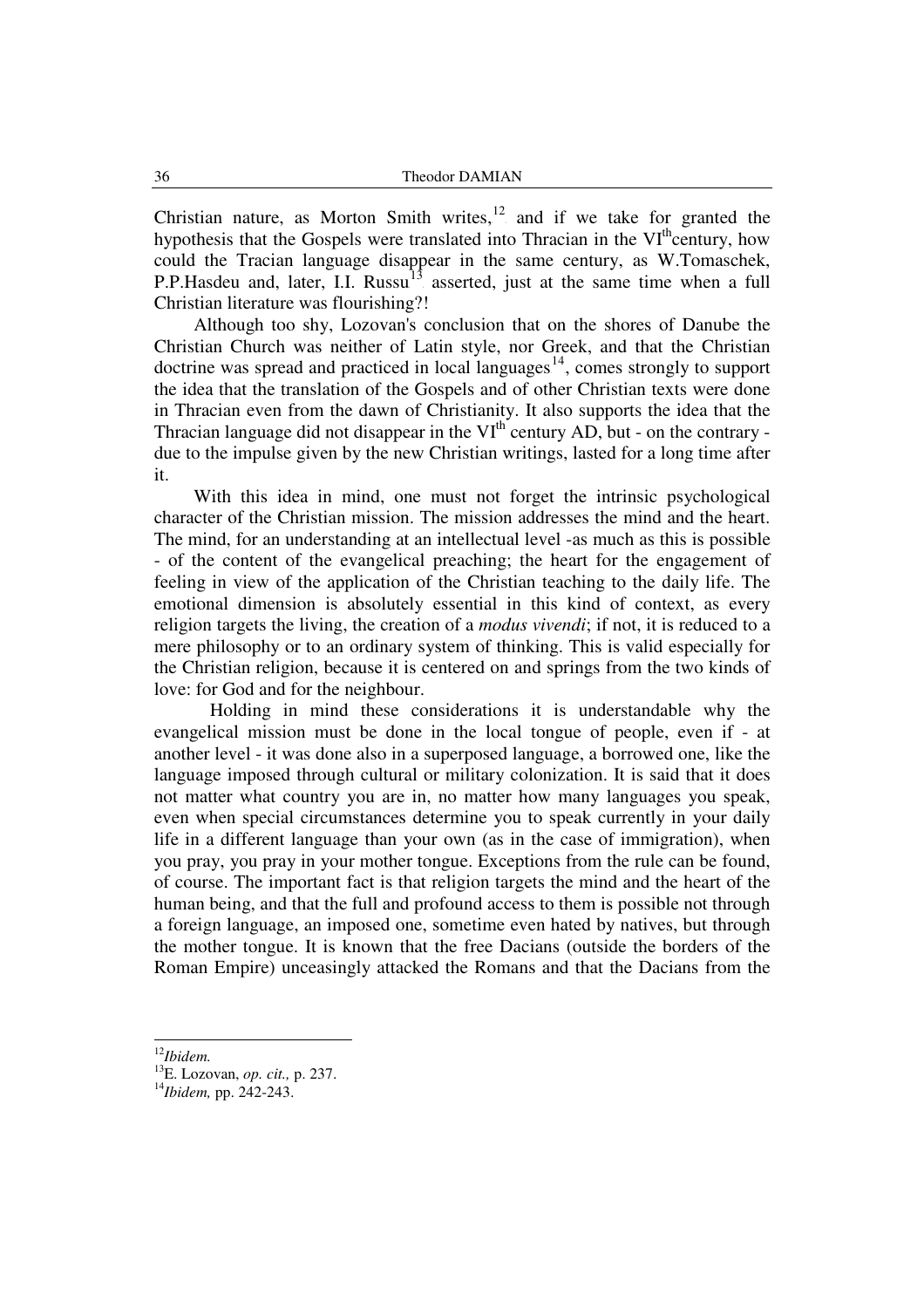occupied territories rebelled continuously against their 15 F Consequently, the conclusion is that the Dacians hated the Romans and, implicitly, their language, except if both Dacians and Romans spoke approximately the same language.

 It is useful to consider that, if the Gospel was translated into the native tongues of the peoples in the Roman Empire, all the more the Liturgy and the sermon were performed in the same local idioms. It is illogical to think that, if the Gospel was translated into a local language, the priest would preach and speak to the same people in another language. In addition, Lozovan affirms clearly that Thracian was a liturgical language.<sup>16</sup>

 Another way to look at the same matter is the following: if some people, especially those who defend the Latinist theory, claim that through preaching in Greek or in Latin in Dacia the local language was replaced, because this preaching was done to other nations as well, including to some in the Roman Empire, all of these nations would be speaking today one of those two languages: Greek or Latin. This is, evidently, infirmed by reality.

 If in a nation there is a practice of using another language at the same time with the mother tongue, it does not necessarily lead to the replacement of the mother tongue. This phenomenon is so true that it is applied today in other missions, such as those by Protestant churches in Africa or in Asia. The American Bible Society (with headquarters in New York), even today translates the Holy Scripture into tribal languages and dialects, even for countries where English or French are spoken extensively at the administrative, academic, and commercial levels.

 It has to be mentioned here that even in the case when the Christian mission targets the elite of a nation and the call is made in another language than the local onewhen this local language is not known by the missionary, the goal is to obtain finally, through the Christianization of the elite, a future Christianization of the masses: this has happened for example with the Slavs. Or, consider, as Prof. Ion Rotaru indicates, the case of Niceta of Remesiana who preached south and north of the Danube and went until the heart of the Western Carpathian Mountains. He wrote easily in Latin, but spoke and preached in Old Romanian.<sup>17</sup>

The erudite theology professor Ioan Coman<sup>18</sup> and, more recently, Mihai Diaconescu<sup>19</sup> conclude that, keeping in mind the structure, profoundness and

j

<sup>&</sup>lt;sup>15</sup>Mihail Diaconescu, *Historia Literaturii Dacoromâne*, Ed. Alcor Edimpex, București, 1999, pp. 23-38.

<sup>16</sup>*Ibidem,* p. 211.

<sup>17</sup>Ioan Rotaru, "Latinitate şi Europenism", în *Cugetarea Europeană,* An I, Nr. 1, dec. 2001, Bucureşti, p. 7.

<sup>18</sup>Ioan G. Coman, *Scriitori Bisericeşti din Epoca Străromână,* Ed. Institutului Biblic, Bucureşti, 1979, pp. 7-29; 44-54.

<sup>19</sup>Mihail Diaconescu, *op. cit.,* pp. 64, 76, 789.